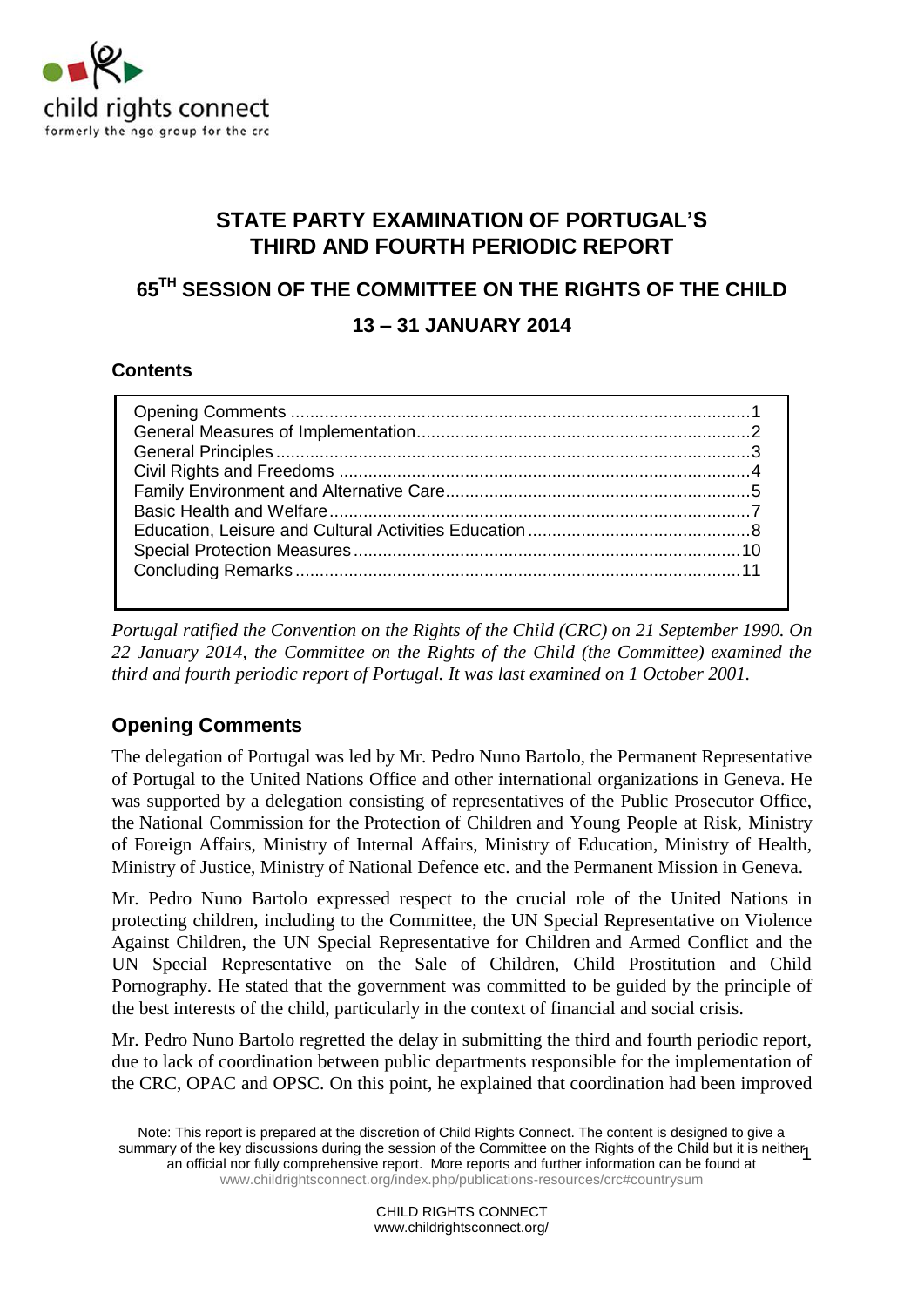through the creation of a National Human Rights Institution (CNDA) in compliance with the Paris Principles as well as an inter-ministerial human rights body, including the Ombudsman and the Attorney General.

Mr. Pedro Nuno Bartolo highlighted that considerable progress had been made in harmonising domestic legislations with the CRC. At an international level, the State Party ratified the Council of Europe Convention on Protection of Children against Sexual Exploitation and Sexual Abuse as well as the Optional Protocol to the CRC on a Communications Procedure. At a national level, plans and strategies had been developed to protect vulnerable children, including migrant children and children with disabilities. In this regard, inclusive education had been promoted and strategies for reducing inequalities were established.

Although social benefits had been reduced after the financial crisis, situations involving children and requiring an urgent social response had been identified and necessary resources and tools mobilized in order to reduce the social impact of austerity measures. These efforts had enabled to increase by 10 per cent social benefits to low-income single parents with dependent children

Mr. Pedro Nuno Bartolo also stated that the latest infant mortality rates which were among the lowest in Europe demonstrated the State Party's long-term dedication to full realization of children's rights.

Mr. Bernard Gastaud and Mr. Wanderlino Nogueira Neto, the Country Rapporteurs, welcomed the State delegation. They commended the State Party for many positive changes implemented since the last examination in 2001, including for having introduced legislation to reduce discrimination and protect children and youth at risk. They noted however, that the social and economic crisis hampered the achieved progress and negatively impacted the rights of the child. Subsidies for various child related sectors, including education and health had been reduced and redistributed. Eventually, they stated that it was important to discuss measures taken to redress and mitigate the effects of the financial crisis on children.

# <span id="page-1-0"></span>**General Measures of Implementation**

#### *Legislation*

The Committee took notice of significant progress in adopting legislation furthering the implementation of the CRC. It commended the State Party for the adoption of the law on the Protection of Children and Young People at Risk (law 147/99 of 14 September 2006), for the Joint Order by the Ministers of Internal Affairs, Justice and Health number 27808/2009 of 31 December on the Statistics and Definition of Deadly Victims of Accidents as well as for Article 69 of the State Party's Constitution, enshrining the right of children to protection by society and the State. The Committee acknowledged that the State Party was pressed by the economic crisis and inquired about the outlook beyond 2014.

The delegation highlighted that there were several improvements in legislation. It emphasized the milestone Decree No 67/2004 of 25th March 2004 which created a national register of foreign minors remaining illegally in the national territory. According to its Article 3 (3), registered children had the same rights as children in a regular situation, including free education and access to health care. As far as to the outlook beyond 2014, the delegation explained that the aim was to move beyond social assistance and emergency measures. After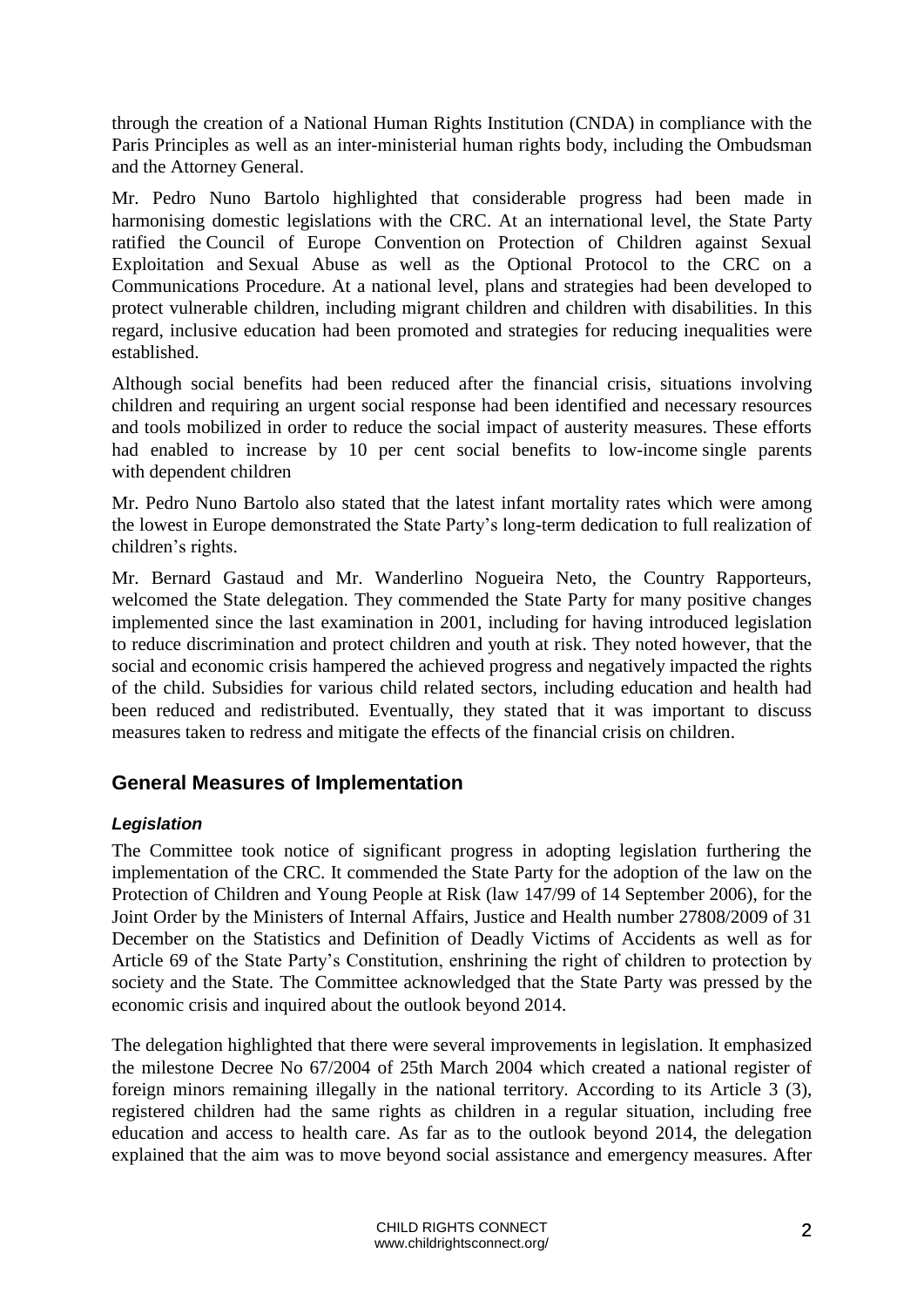the adoption of the EU Multiannual Financial Framework 2014-2020, the State Party committed to undertake additional efforts in the area of youth unemployment and research.

#### *Dissemination and training*

The Committee asked how the CRC was disseminated and whether General Comments were translated into Portuguese and made available. The Committee commended the State Party for its training programmes on the CRC for police officers and judges and asked about potential cutbacks in this regard due to the financial crisis. It also asked for more information about measures taken to disseminate information about the CRC in schools. The delegation stated that the List of Issues and the Summary Records of the UN Treaty Bodies were made public and available on the website of the Office for Documentation and Comparative Law of the Prosecutor General. Regarding General Comments, some of them had been translated into Portuguese and likewise posted on the Prosecutor General website.

The delegation further explained that numerous trainings were delivered, targeting police officers, magistrates, prosecutors and teachers. A private information network for magistrates only had been established providing information on the CRC under a specific section dedicated to children. Additionally, two types of human rights training curricula (short-term and long-term) for magistrates had been developed. The delegation noted that human rights publications, including on the CRC, as well as human rights handbooks had been developed and distributed in educational institutions. It concluded that the CNDA was also distributing information regarding the CRC and disseminating the Concluding Observations to Non-Governmental Organizations (NGOs).

#### *Monitoring and coordination*

The Committee enquired whether a special department had been created for the implementation of the CRC and whether the CNDA was acting as a coordinating mechanism for the rights of the child. The delegation responded that the CNDA was not focused on the rights of the child exclusively, but that it was indeed responsible for the internal implementation of the CRC and for issuing recommendations to other organisms dealing with the rights of the child. The CNDA was also made responsible for the preparation of the State Report and for bringing Civil Society Organizations (CSOs) into the drafting process.

#### *The role of civil society and non-governmental organizations*

The Committee noted that with regards to the State Report, the cooperation between the State Party and CSOs seemed to be limited to the area of social emergency and welfare. It asked whether there had been any cooperation with CSOs in relation to State macro-policy and how did the State choose its partners. Eventually, it asked whether CSOs had been encouraged to follow-up the activity of the government in an independent manner.

The delegation explained that partnerships with CSOs in regard to public policy were encouraged. As a matter of example, it mentioned the consultation body which had been created by the government in 1998. This was composed of CSOs and, since then, had been providing recommendations to the government on public policies. Moreover public policy instruments, such as national plans and strategies had been opened for consultation on internet.

## <span id="page-2-0"></span>**General Principles**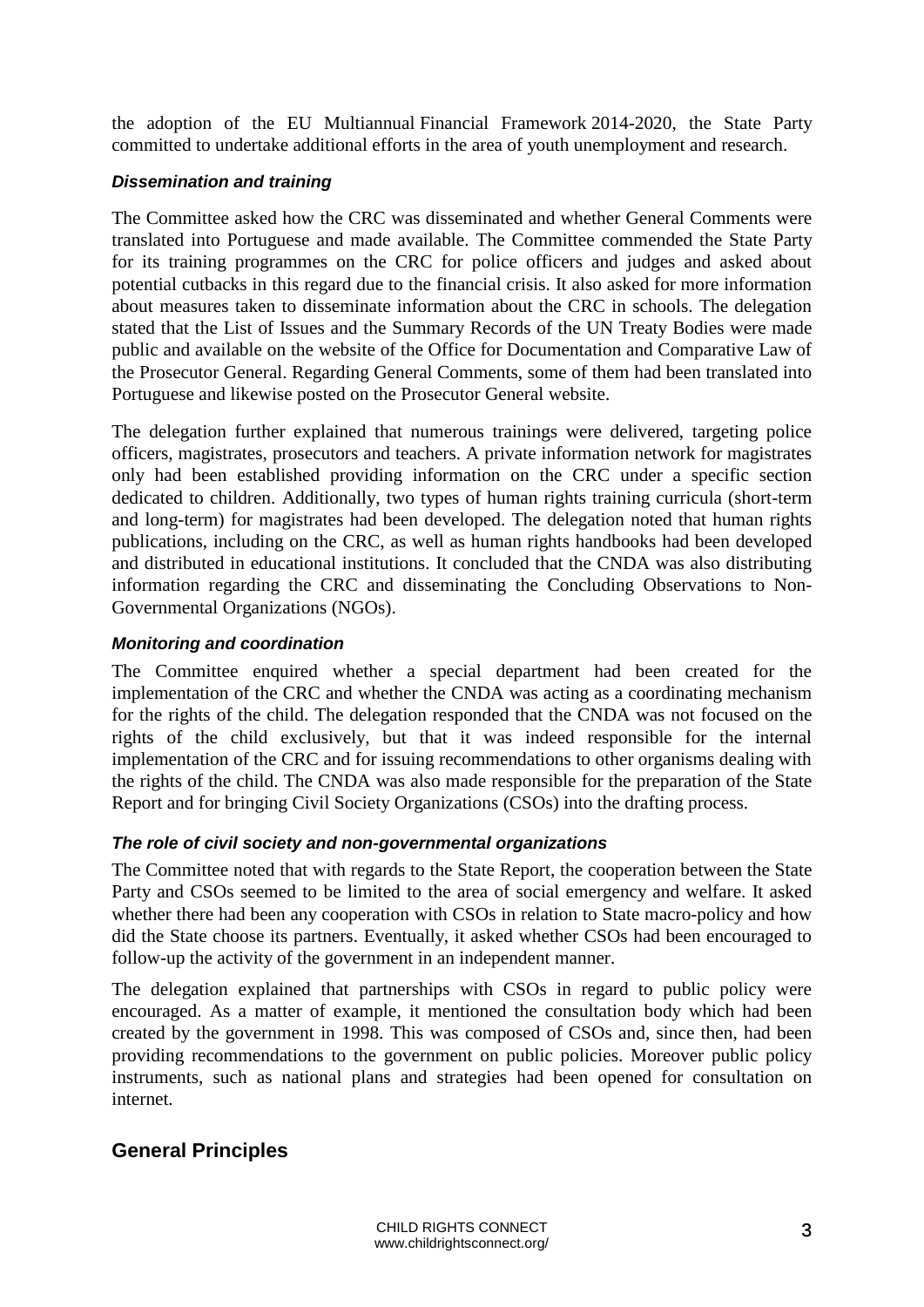#### *Non-discrimination*

The Committee asked for more information on measures taken to eradicate discrimination against minorities, such as children with disabilities, immigrant children, undocumented children, lesbian, gay, bisexual, transgender individuals, linguistic minority and gypsy community.

The delegation stated that the State Party had a very inclusive policy towards minorities and had been effective in integrating all groups in the multicultural society as well as in ensuring the full enjoyment of their rights. In relation to children of immigrants, the delegation answered that concerned children were covered by protection mechanisms and had access to health and education, regardless of their legal status. The delegation stated that there was no discrimination against undocumented migrants due to the extensive efforts made by the State Party to protect migrant's rights, including in remote areas of the country. To illustrate the effectiveness of affirmative action policies, the delegation explained that within the framework of the Choices Programme (2013-2015), 9.776 children and youngsters, previously in the NEET situation (not in education, employment or training) had been reintegrated and the overall rate of academic success for participants was 86.7 per cent in 2011-2012. The delegation concluded that 936 partnerships regarding reintegration and protection of minorities had been established with the CSOs.

#### *Best interest of the Child*

The Committee explained that the legal principle of the best interest of the child should not be considered as a procedural rule only, but rather as a right of every child. It noted that the best interest of the child had been incorporated in the law and asked for further information about actions taken in order to ensure compliance with this principle on the ground. The delegation explained that its major concern was to take the principle into account as a primary consideration in all public actions and decisions. For this purpose a new understanding of children as rights holders had been developed and academic research on this topic had been increased. Moreover over 300 centres for children and youth, protecting their rights and interest had been established in all municipalities in order to support and disseminate the new vision of the child as a subject of law.

#### *Respect for the views of the child*

The Committee asked the delegation to comment on the application of children's rights to have their views taken into account and to participate in legal and administrative proceedings. The delegation answered that the right of the child to be heard was respected. It further explained that the Commission for the Protection of Children and Young at Risk encouraged the consideration of the view of the child during court proceedings. The law number 174/99 stipulated that a child or a young person who is at least 12 years old could intervene in court proceedings and her/his views would be taken into considerations, unless it constituted a danger for the child. The opinion of children under the age of 12 was also to be considered, in accordance with their maturity and understanding of the full situation. The delegation concluded that the presence of the public prosecutor was mandatory when children's interests were at stake.

# <span id="page-3-0"></span>**Civil Rights and Freedoms**

#### *Corporal punishment*

The Committee was concerned about the practice of corporal punishment, despite its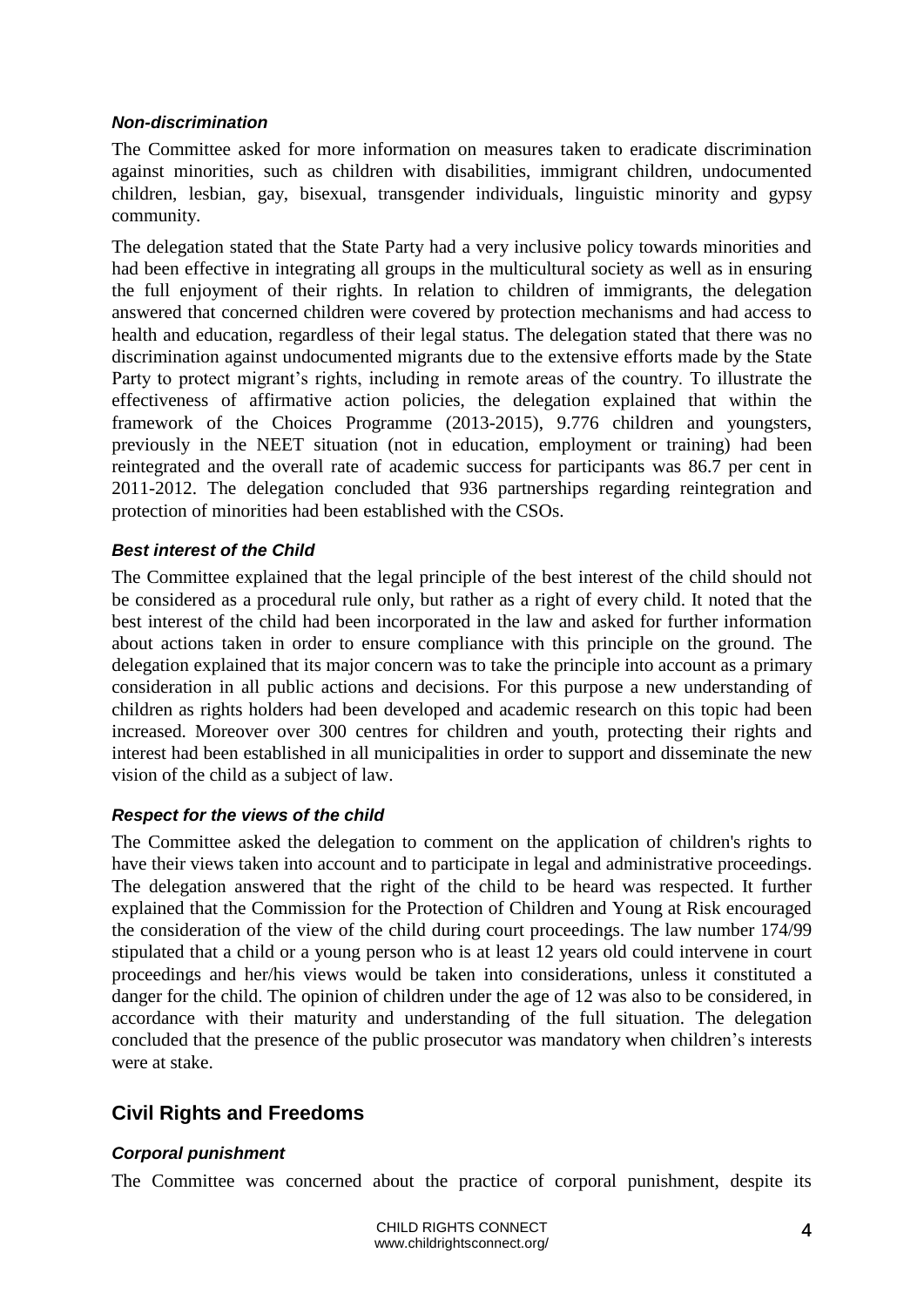prohibition and criminalization by the penal code. In this regard, the Committee asked about measures taken to combat corporal punishment and particularly about the existence of trainings for teachers and parents as well as about support services at home. It also asked whether offenders committing the crime of ill-treatment or violence against children could be sentenced to home detention with electronic surveillance.

The delegation stated that corporal punishment was criminalized according to the penal code. Preventive actions, such as awareness raising campaigns, had been carried out in order to change public attitudes towards corporal punishment. The delegation stated that the rights of the child must be respected and violence should never be used as a mean of education in families. For this purpose, parental trainings had been encouraged in order to change cultural and educational thinking of parents. In the area of health, children subjected to ill-treatment and violence had been moved to the health and mental care system which was conducting home based interventions and providing guidance to families in difficult situations.

In order to prevent violence against children, the delegation said that individuals having committed crimes related to domestic violence were not sentenced during penal nor alternative proceedings to home detention. Monitoring electronic bracelets were used to prevent the offender to get close to the victim.

Concerning corporal punishment in schools, the delegation explained that it had been criminalized and criminal proceedings had taken place whenever corporal punishment cases were identified. Awareness-raising campaigns in schools had been carried out in order to detect cases of corporal punishment and ill-treatment.

#### *Children helplines*

The Committee was concerned about the number of children helplines available throughout the State Party. It noted that the fact of having 5 helplines could be confusing for children at risk. The delegation noted that the State Party had 3 national social emergency hotlines available 24/7. It added that all were operated by social workers and trained psychologists who provided information to vulnerable children and made referrals to local social workers. The Ombudsman's Office had also established a specific children's hotline. Moreover, the State Party had implemented the European number for missing children through a protocol between the Ministry of Internal Affairs and an NGO.

<span id="page-4-0"></span>In order to familiarize children with these helplines, the State Party organized awareness raising campaigns in media, schools and publicized these numbers on non-governmental and governmental websites.

# **Family Environment and Alternative Care**

## *Family environment*

The Committee asked whether the State Party was successfully allocating resources to low income families. It also enquired whether it was possible to place a child out of his/her family for economic reasons only. The delegation answered that social programmes to combat social and economic deprivation in families had been established in order to mitigate the negative impact of the financial crisis and assist parents in their responsibilities. The four-year Social Emergency Programme (PES) established in October 2011, offered tailor-made solutions to families in difficult situations. The aim of this programme was to identify situations requiring an urgent response, such as facilitating access to the network of child care services. The delegation explained that social services had been developed in cooperation between the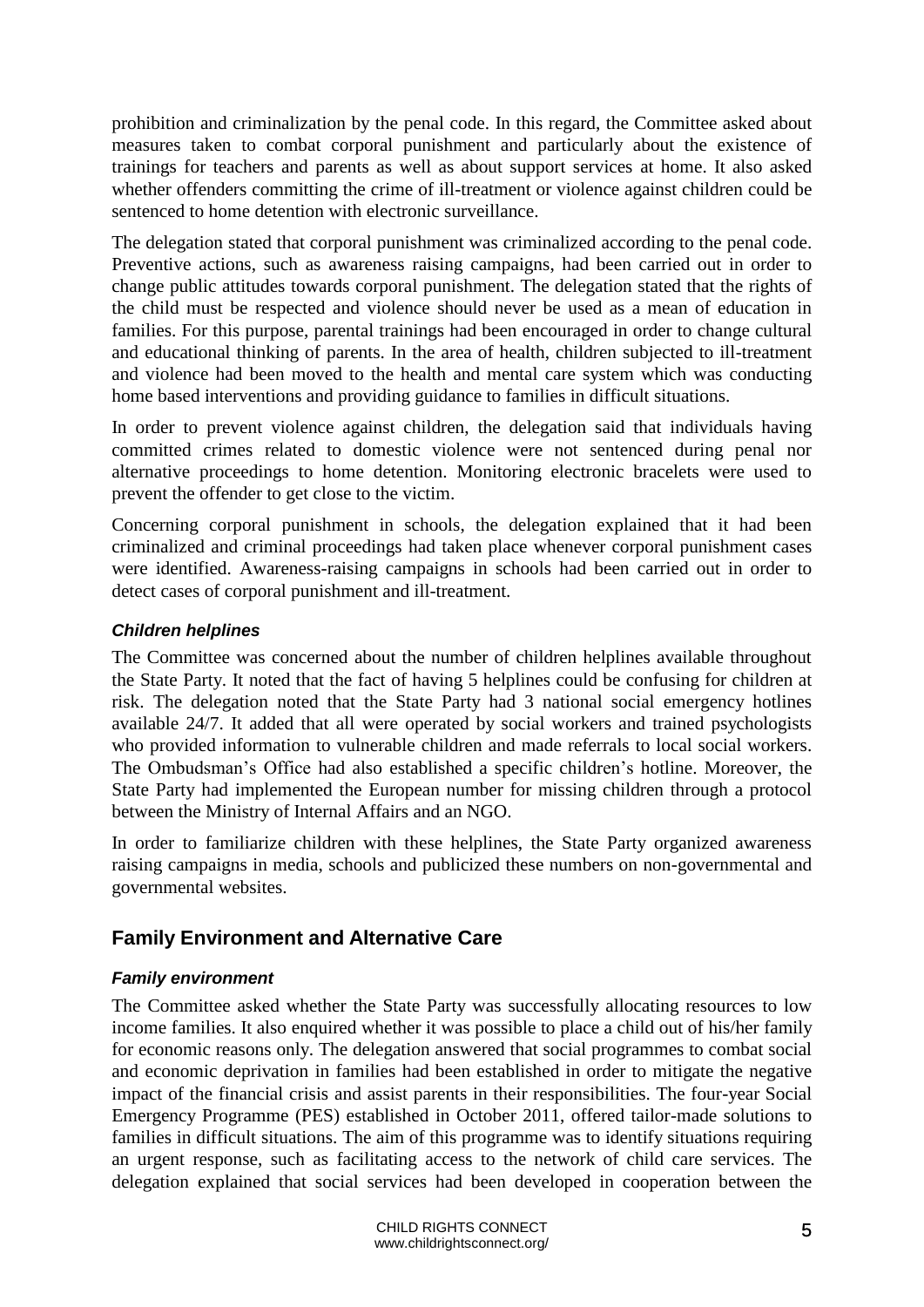government, NGOs and the private sector in order to ensure availability and responsiveness in emergency situations. Regarding concrete measures, every district had the opportunity to choose its partners, based on the budget available.

#### *Adoption*

The Committee was concerned about the lengthy adoption process and, in particular, the long period of time between the selection of a candidate and the placement of the child in a new family. It asked whether it was possible to make the adoption procedure more effective and less time-consuming. It also asked whether a contact was possible between the adopted child and her/his biological parents. Regarding unsuccessful adoptions, the Committee asked what happened to children and whether there were any provisions that regulated the return the children. Eventually, the Committee asked whether the Permanent Adoption Observatory, created in 2006, was still functioning.

The delegation stated that the legislative which were adopted in 2003 had brought the adoption process in line with the CRC and international standards. Regarding lengthy adoption procedures, the delegation explained that this was not due to procedure difficulties, but rather due to difficulty in finding foster parents. The delegation recognised that the matching system was not effective and there was a discrepancy between children and the criteria set by the candidate foster parents. The preference was to adopt children below the age of 6.

Regarding unsuccessful adoptions, the delegation explained that strict legal provisions had been regulating this issue and allowed adoptive parents to return the child to institutional care within 6 month period, if the process of adoption did not work. In order to prevent this situation, post-adoptive services were provided to adoptive families.

Further on, the delegation explained that, once the court had stated that the child was ready for adoption, there were no more contacts between the child and her/his biological parents.

As to the Permanent Adoption Observatory, the delegation noted that it continued to monitor and assess the performance of national institutions working for children and young people deprived of their right to grow up in biological family.

#### *De-institutionalization*

The Committee was concerned about the high rates of institutionalized children, including of vulnerable children under the age of 3. It recalled that the excessive placement of children in institutions was against the best interest of the child. It also asked whether a prevention mechanism had been established in order to increase the support to families in difficult situations so that children could stay with their biological parents. It also enquired whether the State Party planned to legislate on the prohibition of placing vulnerable children under the age of 3 into care institutions, in line with the UN Guidelines for the Alternative Care of Children and the EU Guidelines the Transition from Institutional to Community-based Care.

The delegation stated that the institutionalization rate had remained stable since 2008, despite several deinstitutionalization policies. It also explained that most of vulnerable children in difficult situation remained in institutional care. In order to prevent further institutionalization, since 2008 the State Party had been investing in Centres for Family Support and Parental Guidance, which provided interventions, guidance on parental responsibilities and trainings for parents.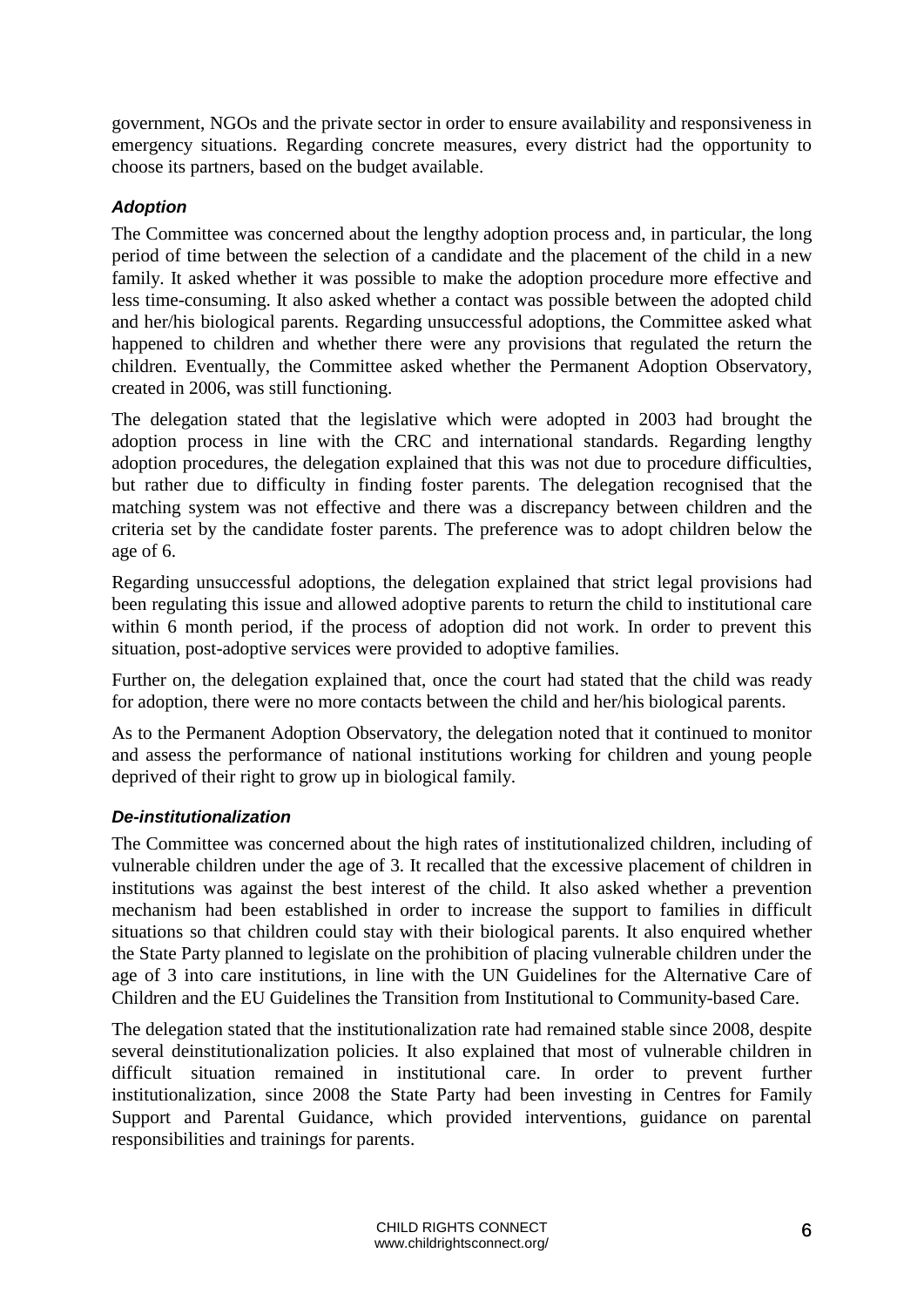Regarding vulnerable children in institutions, the Dom Plan for Children's and Young People's Homes adopted in April 2008 had improved the quality of children's and young people's homes through the promotion of education, deinstitutionalization and support to children's life projects. The delegation explained that the Dom Plan reinforced Technical Teams in Homes through hiring of more than 3.000 medical staff and experts. Within the same framework, training courses on care institution management, including board of directors and auxiliary staff were provided and standardization of instruments was ensured.

As to the institutionalization of vulnerable children under the age of 3, the delegation explained that under the Home Plan, revision regarding the placement of concerned children had been revised in order to ensure a better environment for the development of children. A specific legal committee was established to deal with the issue and its objective was to revisit the State Party's model of placement of children in institutions.

# <span id="page-6-0"></span>**Basic Health and Welfare**

#### *Children with disabilities*

The Committee commended the State Party for progress made in relation to the rights of children with disabilities. It nevertheless expressed concern about the impact of austerity measures on children with disabilities. According to the European Foundation Centre's 2012 report on *Assessing the impact of European Governments' austerity plans on the rights of people with disabilities*, in the State Party 25 per cent of persons with disabilities were at greater risk of poverty than persons without disabilities. The report further stated that providers of early intervention services for children with disabilities saw their monthly State allowances reduced from EUR 240 to EUR 160 per child and that substantial budget cuts – up to 37 per cent between 2010 and 2012 - had been made with regard to specialised personnel and special technologies. Moreover reimbursement for medicine and medical health care services had been likewise affected, as well as subsidies for support workers, which were reduced to EUR 100. The Committee was concerned about the fact that this situation had led to an increase in the number of institutionalised children with disabilities. Faced with such reality, the Committee asked the delegation to elaborate on [the impact of](http://www.europarl.europa.eu/sides/getDoc.do?pubRef=-//EP//TEXT+WQ+E-2013-013883+0+DOC+XML+V0//EN&language=en)  [austerity measures on the lives of children with disabilities](http://www.europarl.europa.eu/sides/getDoc.do?pubRef=-//EP//TEXT+WQ+E-2013-013883+0+DOC+XML+V0//EN&language=en) and their families. It further asked more detailed information about budget allocations to early interventions and whether inclusive education for children with disabilities was promoted.

The delegation explained that despite the financial crisis, the government had adopted laws and policies aiming at supporting children with disabilities and ensuring their social inclusion through affirmative action and inclusive education. In relation to the reduction of resources for children with special needs, the delegation responded that the budget had increased between 2008 and 2012 but needed to be reviewed. Moreover, although the government had raised user fees for a number of healthcare services through the Decree-law number 113/2011 of 29 November, persons with certain disabilities and an incapacity degree of 60 per cent or over were exempted from those fees.

Moreover, the delegation explained that Measure 44 of the National Strategy on Disability 2011-2013 (ENDEF) established the National System for Early Intervention with the participation of the Ministry of Health, Labour and Social Solidarity, and Education. It further clarified that the mechanism provided a multi-disciplinary approach to assist children with special needs, including through support in inclusive education and family support.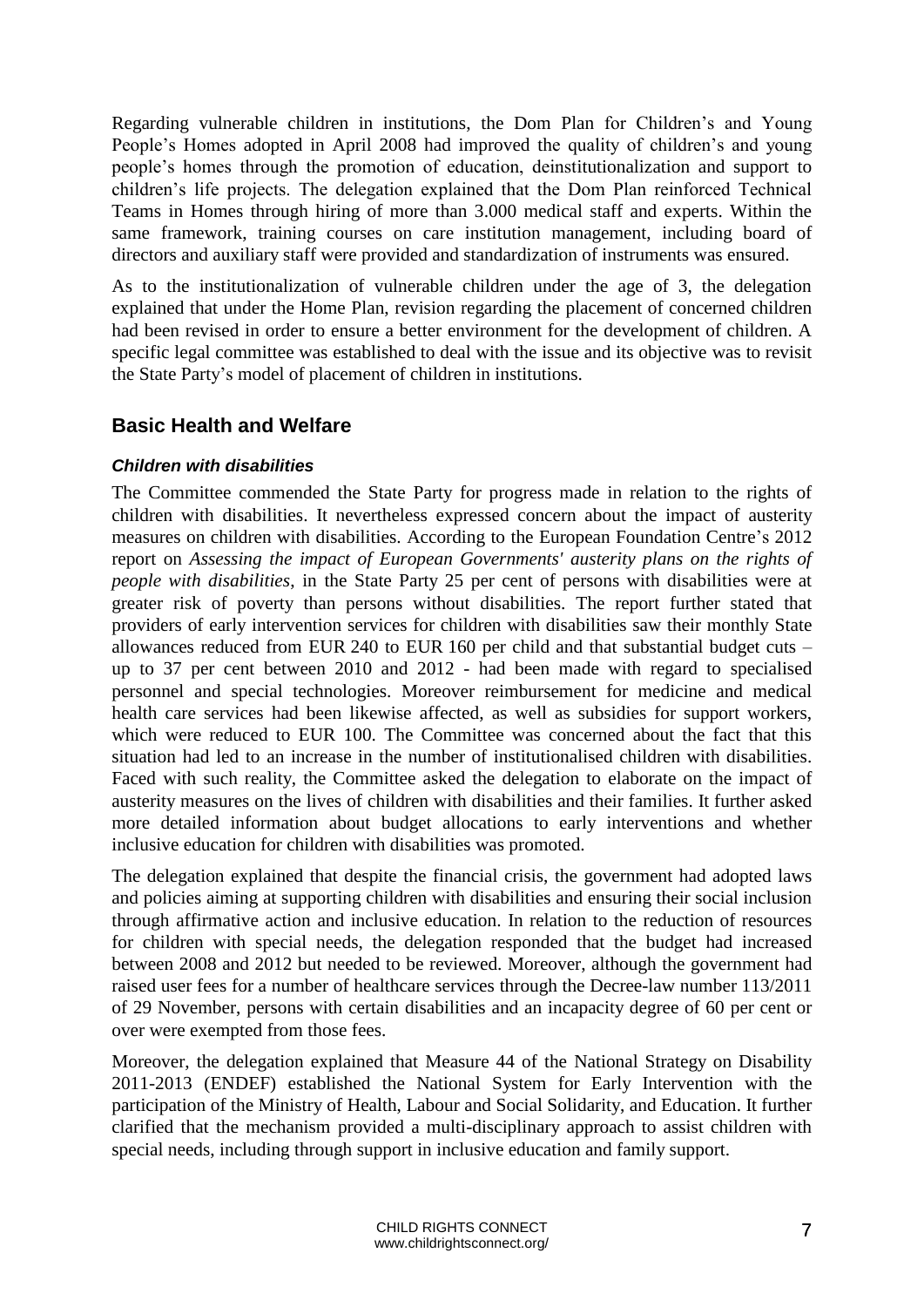Eventually, the delegation explained that Measure 46 under the ENDEF strengthened the support to students with multiple disabilities, such as autism, deafness and blindness.

#### *Health services*

The Committee asked about the impact of austerity measures on health services. The delegation stated that in 2011 resources for the Ministry of Health had been reallocated in order to guarantee access to health services in accordance with the Constitution. In 2011, differentiating access to primary health care was established, taking into account the economic and social conditions of beneficiaries. System of exemptions from fees and rationalized costs had to be reorganized after the financial crisis. Persons exempted from fees, especially in cases of ongoing treatment in public health services included pregnant women, children up to age of 12, children with disabilities and an incapacity degree of 60per cent, including their family members. The delegation further explained that family planning consultations were guaranteed to all and contraceptive methods were provided free of charge in public hospitals. It also specified that oral health and hygiene, including regular dentist checks were provided to children under the age of 15 free of charge.

#### <span id="page-7-0"></span>*Breastfeeding*

The Committee was concerned by the lack of data on breastfeeding and the low proportion of mothers practicing exclusively breastfeeding, in accordance with the World Health Organization's infant feeding recommendations. The delegation explained that the Directorate for Health, in cooperation with NGOs, had established a register to monitor breastfeeding. Moreover, it had analysed the reasons why mother abandoned breastfeeding at an early stage. Regarding breastfeeding in public hospitals, paediatric services had been mobilized to promote breastfeeding immediately after birth. Health professionals had been specifically trained to provide mothers with information on exclusive breastfeeding, once they left hospital. The delegation noted that in 2006, the State Party joined the Celebration of the World Breastfeeding Week.

## **Education, Leisure and Cultural Activities Education**

#### *Education*

The Committee commended the State Party for having extended compulsory schooling to the age of 18 and noted that this had increased the number of children and youngsters in schools. However, despite these measures, the Committee noted that drop-out rates seemed to be substantial. It asked the State Party what measures had been taken to ensure that children stayed or returned to schools. Regarding the financial crisis, the Committee asked what measures had been taken to mitigate the impact of the austerity measures and expenditure cuts on educational sectors. The delegation stated that expenditures cuts after the crisis had not affected inclusive education or financial incentives and subsidies for children in the area of education. In fact, since 2010-2011 the number of children benefiting from social support had tripled, including primary and secondary pupils. The delegation explained that these measures had been fundamental to social inclusion as well as to the prevention of early school drop-outs. Further on, the delegation explained that in the area of education, primarily expenditure cuts impacted teachers' salaries by 14 per cent. Before the adoption of austerity measures, civil servants were entitled to 12 monthly payments and 2 additional bonuses in June and November. In fact, instead of receiving 14 monthly payments, 2 months of bonuses had been cut off for teachers.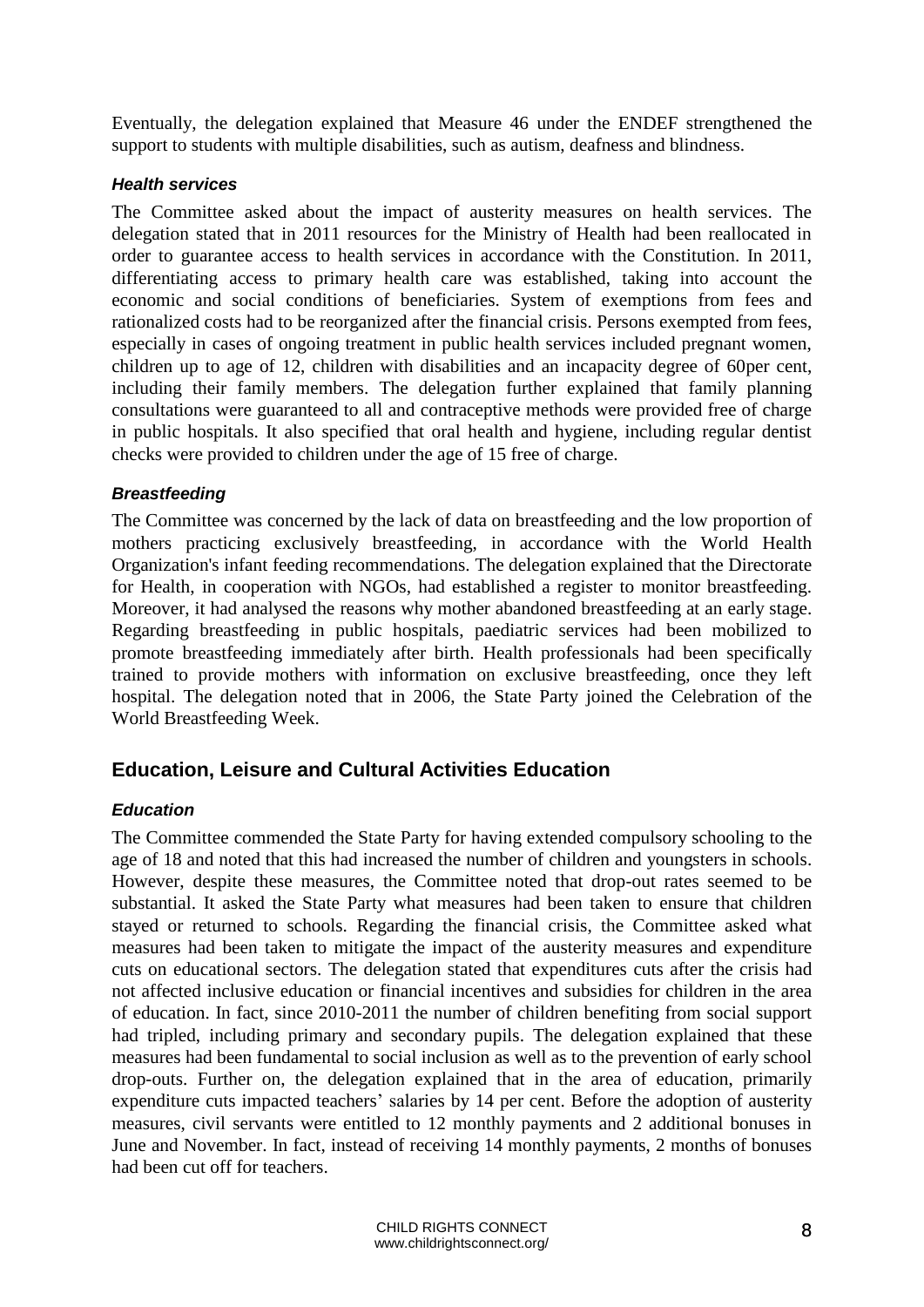#### *Incorporation of human rights education and citizenship*

The Committee inquired whether citizenship and human rights education had been incorporated into school curricula and whether teachers received specific training in human rights. The delegation stated that most of schools and universities had special trainings on citizenship education and future teachers and educational staff had been systematically trained on human rights and citizenship. Moreover awareness raising campaign had been organized on citizenship within the Safe School Programme Framework and the State Party participated in the Council of Europe project on Education for Democratic Citizenship and Human Rights.

Further on, the delegation explained the civic education reform, which took place in 2012. The official school curriculum had been divided into two parts: the national compulsory curricula and the second personalized curricula, which schools developed according to their programmes of study. The delegation noted that civic education had been moved under the second personalized curricula, in order to ensure a cross-cutting approach. Indicative guidelines had been established, but civic education ceased to be an independent subject. The delegation explained that schools were given the possibility to decide on how to teach civic education, including through development of projects and activities. More precisely, 15 thematic areas for citizenship had been established, such as intercultural education, human rights education, gender equality education, road safety, media education, financial education.

## *Participation of children and young people in school governance*

The Committee was concerned about the lack of participation of children in school governance. The delegation stated that participatory spaces had been created through the activities of the General Council in which pupil representatives were involved and had the right to vote.

#### *Inclusive education*

The Committee asked what had been done in order to promote inclusive education, particularly among vulnerable children, including Roma children, immigrant children or undocumented children. The delegation stated that, according to the State Party's Constitution, access to education was universal and inclusive. In order to comply with this principle, various programmes had been implemented in order to ensure access to education for vulnerable children and promote intercultural dialogue and safety in schools. The delegation explained that children from immigrant and Roma communities were provided special incentives and supplies in the area of education.

## *Child and tauromachy (bullfighting)*

The Committee was concerned about the possibility that children attending bullfighting schools took part in bullfights. The Committee asked whether the government planned to take appropriate legislative and administrative measures to ensure that children did not participate in tauromachy events and did not attend or receive lessons in bullfighting schools. The Committee noted that the National Commission for the Protection of Children and Young People at Risk had stated that animals used in bullfighting, irrespective of their weight and size, could endanger children and young people. The Committee asked why the Inspectorate General of Cultural Activities continued to allow young children to take part in festivities involving bullfighting and children over 12 to take part in the bullfighting itself.

The delegation answered that child participation in tauromachy events had been prohibited, by Article 2, paragraph 2, of Act No. 105/2009 of 14 September 2009. However, the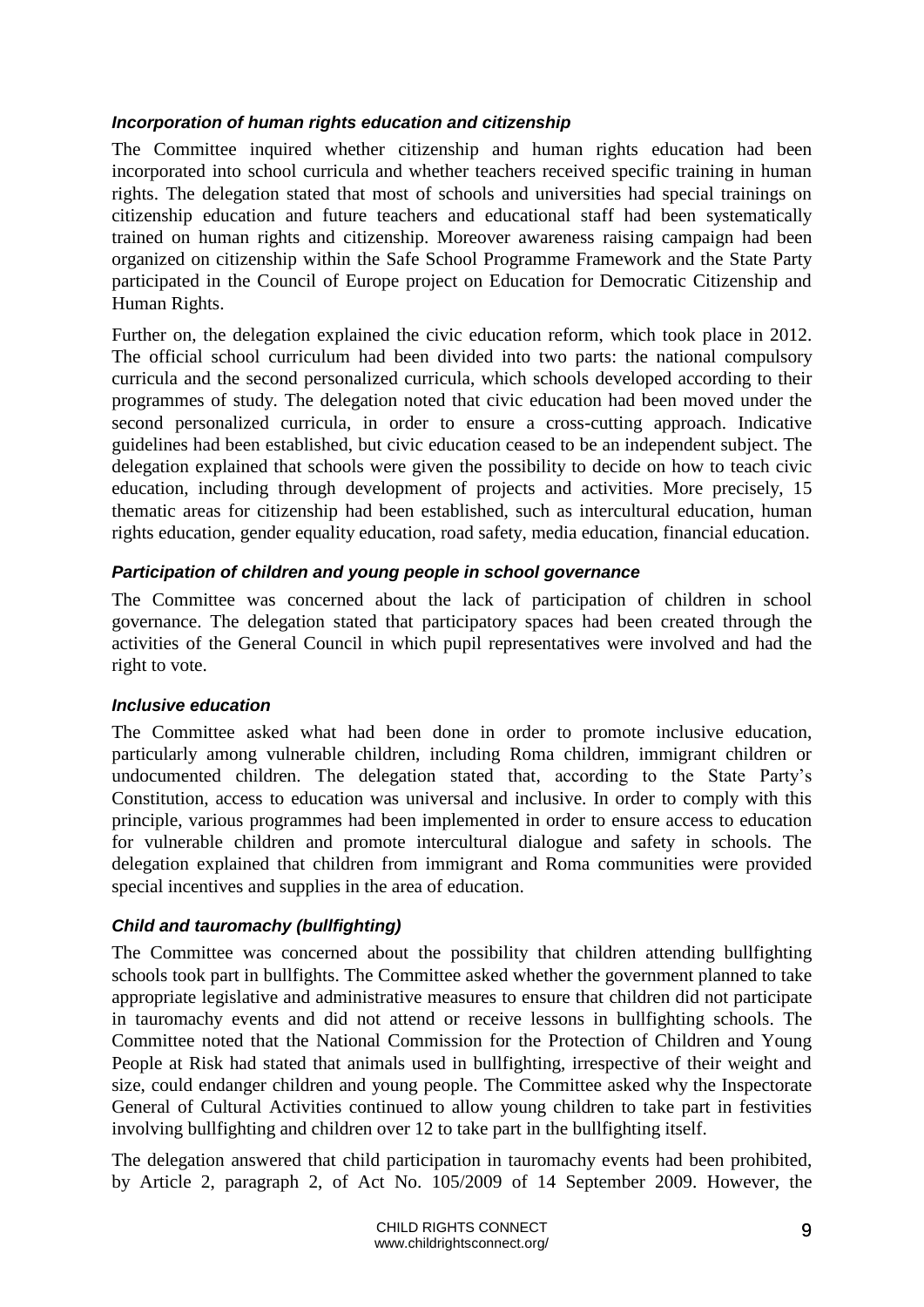Inspectorate General of Cultural Activities could authorize the participation of children above the age of 12 in cultural shows, including in bullfighting events. The delegation explained that this formal authorization required several approvals, such parental authorization upon presentation of a medical certificate, as well as guarantees on child's safety, health and wellbeing. It added that the Inspectorate General of Cultural Activities also took into account the right of the child to be heard.

Regarding bullfighting schools, the delegation had no record of injury of children. The delegation concluded that Spanish legislation had been studied in order to provide for further regulations in the area of tauromachy.

# <span id="page-9-0"></span>**Special Protection Measures**

#### *Juvenile justice*

The Committee asked whether the State Party took notice and translated into Portuguese the Council of Europe Guidelines on Child-Friendly Justice and the UN Guidelines on Justice in Matters Involving Child Victims. The Committee further enquired about protection measures under the law and in practice during criminal proceedings involving child victims, witnesses and children in conflict with the law. It also asked what had been the role of social workers and other professionals as part of the procedure. It enquired whether a professional psychological support was provided to child victims and witnesses before, during and after the interaction with judges, public prosecutors and police authorities. Moreover, the Committee asked whether specific trainings on effective communication with children had been delivered to judges and police authorities. Eventually, the Committee asked whether amicable and alternative settings had been promoted and if these mediations had been affected by the austerity measures.

The delegation reiterated its humanistic perspective on juvenile justice and stated that incarceration of children in conflict with law had been considered as a last resort solution. The delegation explained that the minimum age for criminal responsibility had been set at the age of 16. Children under the age of 12 committing a criminal offence were not legally responsible for their action and a proactive system on social reintegration had been established, preventing stigmatization of children and promoting basic and democratic values. The delegation explained that, even if children between the ages of 12 and 15 had already developed a sense of responsibility, they were not legally responsible for criminal offenses. Specific social reinsertion programmes had been developed for children falling under this category. Regarding children in conflict with law between the ages of 16 and 21, a special juvenile justice mechanism had been established, based on the consideration that prisons and severe sentences increased the risk of recidivism.

The delegation provided information on juvenile justice offenders sentenced to incarceration. In 2013, there were 63 incarcerated young people between 16 and 18 years old, whereas in 2012 the number was 60 and in 2011 there were 73 incarcerated children. The delegation noted that juvenile offenders were completely separated from adults in regular prisons and that 3 special prisons for juvenile offenders had been established, providing several programmes on social reintegration, social passages generation and promotion of pro-social style of life. It further explained that specific trainings for social workers, psychologists and legal authorities dealing with young offenders were delivered. Education guides and online training courses were organized for medical personnel involved in the juvenile justice system. Amicable and alternative settings had also been promoted.